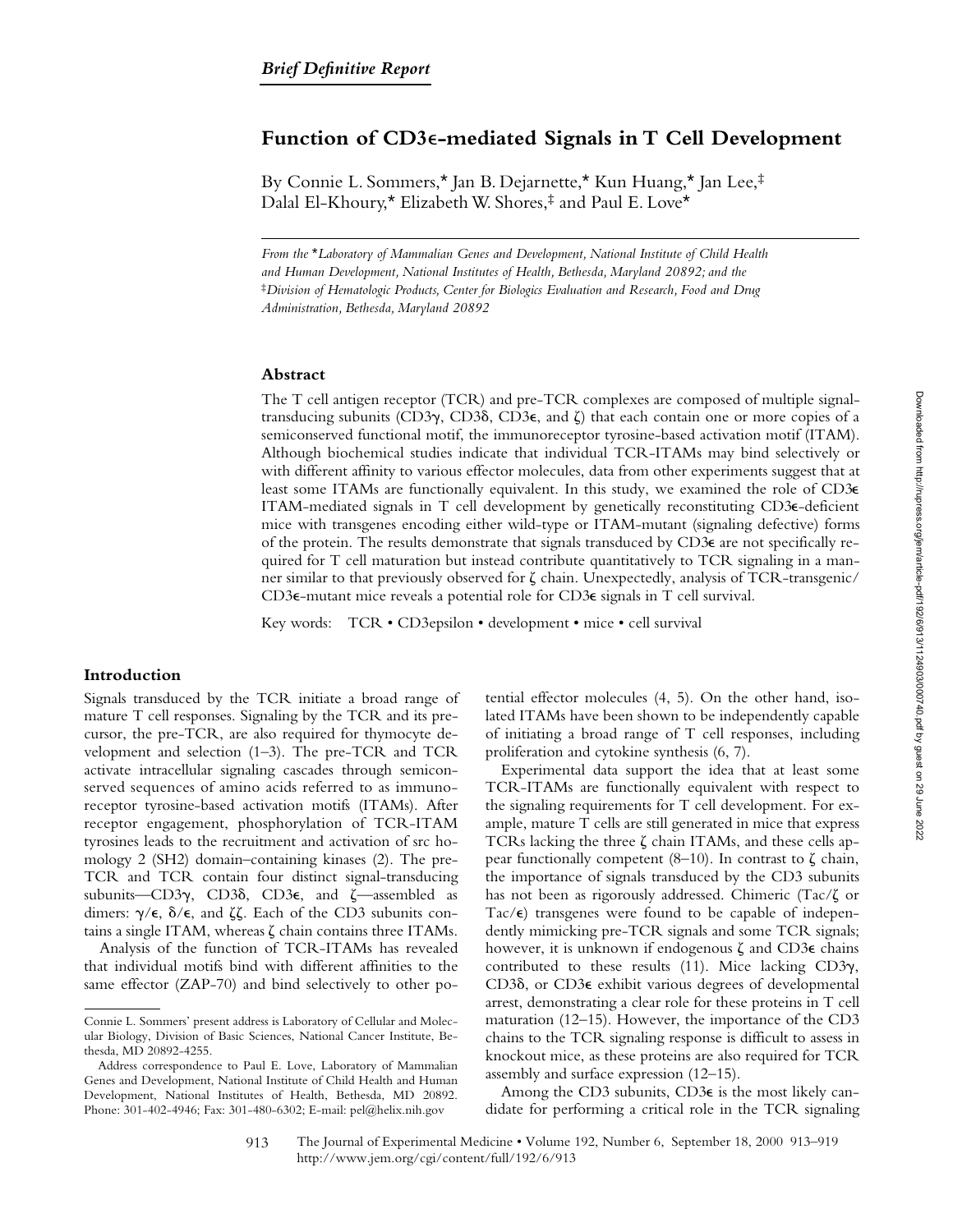response. CD3e is represented twice in the TCR complex, serving as a component of both the  $\gamma/\epsilon$  and  $\delta/\epsilon$  dimers. In addition, after TCR cross-linking, CD3 $\epsilon$  and  $\zeta$  are the predominant tyrosine-phosphorylated TCR subunits. In this study, we assessed the importance of CD3e signals during T cell development by genetically reconstituting CD3edeficient mice with transgenes encoding either the wild-type (WT) or a mutant (signaling defective) form of the protein. The results demonstrate that signals transduced by CD3e are not specifically required for T cell maturation but instead contribute quantitatively to TCR signaling. Interestingly, the phenotype of TCR-transgenic/CD3e-mutant mice suggests a potential role for CD3e signals in particular or TCR signals in general for the generation and/or survival of mature T cells.

#### **Materials and Methods**

*Generation of CD3* $\epsilon^{A/A}$ *, CD3* $\epsilon^{A/A}$ *;*  $\epsilon$ *-tg, and CD3* $\epsilon^{A/A}$ *;*  $\epsilon M$ *-tg Mice.* The generation of mice lacking expression of CD3e (CD3 $\varepsilon^{\Delta/\Delta}$ ) and huCD2-CD3 $\varepsilon$  transgenic (tg) mice has been described previously (15). The huCD2-CD3€M transgene was generated by mutating the murine CD3e ITAM sequence in vitro using a synthetic oligonucleotide that substitutes phenylalanine (AAA) for tyrosine (ATA) at position 181. Transgenic founder lines that expressed levels of protein that most closely matched that of endogenous CD3e were used in the experiments described here. TCR-transgenic mice used in these studies included the MHC class I–restricted TCRs H-Y (16) and P14 (17), which were maintained in the H-2D<sup>b</sup> background.

*Western Blot Analysis.* Thymocytes were enumerated, washed twice in PBS, and resuspended in PBS at a concentration of 108 per milliliter. Thymocyte stimulations, immunoprecipitations, Western blotting, and polyacrylamide electrophoresis were performed as described (18, 19). Separated proteins were transferred to polyvinylidene difluoride membranes and blotted with antiphosphotyrosine mAb (4G10; Upstate Biotechnology) or monoclonal anti-CD3e (HMT3.1) followed by anti–mouse IgG–horseradish peroxidase (Transduction Laboratories) or protein A–horseradish peroxidase (Transduction Laboratories), respectively, and detected by chemiluminescence (ECL; Amersham Pharmacia Biotech).

*Multicolor Flow Cytometry and Measurement of Calcium Flux.* Single-cell suspensions of thymocytes or lymph node cells were processed, stained, and analyzed as described previously (8). Calcium flux measurements were performed as described (19).

*Proliferation and Cytokine Assays.* Single-cell suspensions were prepared from thymi or lymph nodes in RPMI plus 10% FCS.  $CD4+CD8-$  T cells were enriched by panning after incubating cells with antibodies to CD8, B220, and MAC-1 for 30 min. Alternatively,  $CD8+CD4^-$  thymocytes were enriched by panning after incubating cells with antibodies to CD4, B220, and MAC-1 for 30 min. Cells were washed, resuspended in RPMI plus 10% FCS, and placed on rabbit anti-mouse Ig-coated plates at  $25^{\circ}$ C,  $5\%$  CO<sub>2</sub>. Nonadherent cells were collected after 1–2 h. In some experiments, purified cells were labeled with the intracellular fluorescent dye carboxyfluorescein diacetate succinimidyl ester (CFSE) before stimulation. Cells were washed twice in HBSS, resuspended at  $4 \times 10^6$  cells/ml in HBSS and 50 ng/ml CFSE, incubated for 15 min at 37°C, and then washed twice in HBSS and resuspended in RPMI plus 10% FCS. Accessory cells and APCs

were prepared from spleen suspensions of C57BL/6 mice. APCs were depleted of T cells with anti-Thy1.2 + C' and irradiated with 3,000 rads. For antibody-mediated stimulation, wells of 96 well flat-bottomed plates were coated with antibodies at the indicated concentrations (see Fig. 3) overnight at  $37^{\circ}$ C and washed three times with sterile media. 105 responder T cells were added to the wells, incubated at 37°C for 40 h, and then pulsed with 1  $\mu$ Ci of [<sup>3</sup>H]thymidine for 8–12 h. For stimulation with peptide,  $10^5$  responder T cells were combined with  $5 \times 10^5$  APCs (obtained from female mice) in flat-bottomed 96-well plates in the presence or absence of the peptide. Smcy peptide (KCSRN-RQYL) was synthesized in the FDA Core Facility and was added to culture at the indicated concentrations (see Fig. 3). Proliferation and cytokine assays were performed as described (8, 19). For IL-2 production, cells were stimulated as described above and culture supernatants were harvested after 48 h. IL-2 ELISAs were performed using the reagents and protocol obtained from Phar-Mingen.

### **Results and Discussion**

*T* Cell Development Is Restored in  $CD3\epsilon^{A/A}$ ;  $\epsilon M$ -tg Mice. T cell development is arrested at the  $CD4$ <sup>- $CD8$ </sub><sup>-</sup> (DN)</sup> stage in  $CD3\varepsilon^{\Delta/\Delta}$  mice, such that the more mature subsets of  $CD4+CD8+$   $(DP)$ ,  $CD4+CD8 (CD4-SP)$ , and CD4<sup>-</sup>CD8<sup>+</sup> (CD8-SP) thymocytes normally present in the thymus of adult mice are absent in  $CD3\varepsilon^{\Delta/\Delta}$  mice (Fig. 1 A; reference 15). As a consequence of this developmental block, total thymocyte numbers are markedly reduced in  $CD3\varepsilon^{\Delta/\Delta}$  mice (<10% of normal), and mature T cells are undetectable in the peripheral lymphoid organs (Fig. 1 A; reference 15). As reported previously (15) and shown in Fig. 1 A, expression of transgenic WT CD3 $\epsilon$  ( $\epsilon$ -tg) in  $CD3\varepsilon^{\Delta/\Delta}$  mice can rescue this developmental block, as assessed by the normalization of thymus cellularity and the presence of normal numbers of DP thymocytes and mature,  $TCR<sup>hi</sup>$  SP T cells in the thymus and periphery. Significantly, genetic reconstitution with a transgene encoding a mutant form of CD3e that contains a Y→F mutation of the distal tyrosine residue within the single CD3e ITAM ( $\epsilon$ M-tg) also rescued the developmental defect in CD3 $\epsilon^{\Delta/\Delta}$ mice (Fig. 1 A).  $CD3\varepsilon^{\Delta/\Delta}$ ;  $\varepsilon$ -tg and  $CD3\varepsilon^{\Delta/\Delta}$ ;  $\varepsilon$ M-tg mice contained similar numbers of thymocytes, and these were composed of approximately the same ratio of DP, CD4- SP, and CD8-SP cells as control,  $CD3\varepsilon^{+/+}$  mice (Fig. 1 A). In addition, normal numbers of TCRhi CD4-SP and TCRhi CD8-SP T cells were present in the periphery of CD3 $\epsilon^{\Delta/\Delta}$ ;  $\epsilon$ M-tg mice (Fig. 1 B).

The normalization of thymus cellularity in CD3 $\epsilon^{\Delta/\Delta}$ ; eM-tg mice also indicated that the mutant CD3e protein could restore surface expression of pre-TCR complexes on immature DN thymocytes and that these complexes could transduce signals sufficient to promote the transition of DN thymocytes to the DP stage. To explore this issue further, we examined the phenotype of DN thymocytes obtained from CD3 $\epsilon^{\Delta/\Delta}$ ;  $\epsilon$ M-tg mice. As shown previously (15) and in Fig. 1 C, DN thymocytes are arrested at the  $CD44<sup>-</sup>$ CD25<sup>+</sup> stage in CD3 $\epsilon^{\Delta/\Delta}$  mice. The observation that mutations in several distinct genes that are required either for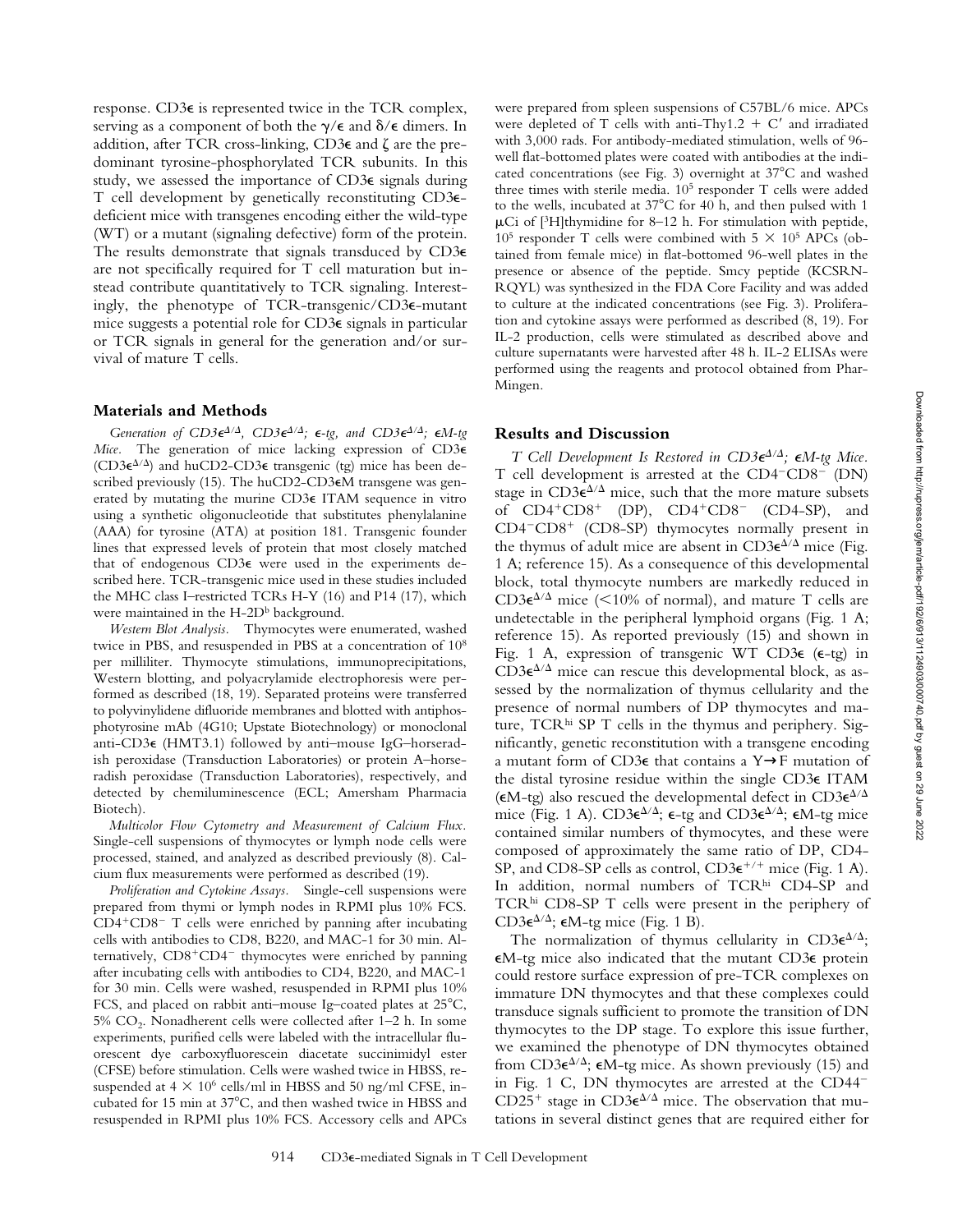

**Figure 1.** Phenotype of CD3 $\epsilon^{\Delta/\Delta}$ ;  $\epsilon$ -tg and CD3 $\epsilon^{\Delta/\Delta}$ ;  $\epsilon$ M-tg mice. Comparison of thymocytes (A) and lymph node cells (B) from control  $(\epsilon^{+/-})$ ,  $\epsilon^{\Delta/\Delta}$ ,  $\epsilon^{\Delta/\Delta}$ ;  $\epsilon$ -tg, and  $\epsilon^{\Delta/\Delta}$ ;  $\epsilon$ M-tg mice by FACS® analysis. Two-color plots show CD4/CD8 staining profiles. Numbers in quadrants indicate the percentage of cells within that quadrant. Histograms show CD3 surface staining on total thymocytes or total lymph node cells. Total thymocyte numbers are provided in the histograms. Results are representative of three separate experiments. (C) Analysis of CD4<sup>-</sup>CD8<sup>-</sup> thymocyte subsets in CD3 $\epsilon^{\Delta/\Delta}$ ;  $\epsilon$ -tg and CD3 $\epsilon^{\Delta/\Delta}$ ; eM-tg mice. Left panels, two-color (CD25 vs. CD44) staining on gated (CD4<sup>2</sup>CD8<sup>2</sup>CD3<sup>2</sup>) thymocytes. Right panels, CD3 vs. TCR-d staining on gated (CD4<sup>-</sup>CD8<sup>-</sup>) thymocytes.

pre-TCR surface expression or for pre-TCR signaling result in developmental arrest at this identical stage indicates that signaling by the pre-TCR is necessary for the maturation of DN,  $CD44$ <sup>- $CD25$ <sup>+</sup> thymocytes to the  $CD44$ <sup>-</sup></sup>  $CD25^-$  stage (1). Notably, DN,  $CD44^-CD25^-$  thymocytes were present in  $\epsilon^{\Delta/\Delta}$ ;  $\epsilon M$ -tg mice in numbers similar to those observed in  $CD3\varepsilon^{\Delta/\Delta}$ ;  $\varepsilon$ -tg mice (Fig. 1 C), indicating that functional pre-TCR complexes are expressed in CD3 $\varepsilon^{\Delta/\Delta}$ ;  $\varepsilon$ M-tg mice. Finally, the mutant CD3 $\varepsilon$  chain was also capable of rescuing the development of  $DN-\alpha/\beta$ TCR<sup>+</sup> and DN  $\gamma/\delta$  TCR<sup>+</sup> T cells when introduced into  $CD3\varepsilon^{\Delta/\Delta}$  mice, as these cells were detected both in the thymus (Fig. 1C) and periphery (data not shown) of  $CD3\varepsilon^{4/4}$ ; eM-tg mice.

*The* e*M Transgene Encodes a Signaling-defective Protein.* Based on the results of in vitro studies, the  $\epsilon$ M transgene is predicted to encode a protein that does not contribute to the TCR signaling response (4, 5, 20, 21). However, in view of the normal phenotype observed in CD3 $\epsilon^{\Delta/\Delta}$ ;  $\epsilon M$ -tg mice, we wished to examine this issue in greater detail in our transgenic system. A hallmark of ITAM function is its ability to become tyrosine phosphorylated upon T cell activation, thereby creating a site for stable association with and activation of ZAP-70 (2). After activation with pervanadate, tyrosine phosphorylation of both CD3 $\epsilon$  and TCR- $\zeta$ is observed in thymocytes from control  $(CD3\varepsilon^{+/+})$  and CD3 $\epsilon^{\Delta/\Delta}$ ;  $\epsilon$ -tg mice (Fig. 2 A). In contrast, whereas pervanadate stimulation of thymocytes from CD3 $\varepsilon^{\Delta/\Delta}$ ;  $\varepsilon M$ -tg mice induced tyrosine phosphorylation of TCR  $\zeta$  chain, tyrosine phosphorylation of the mutated CD3e chain was

nearly undetectable (Fig. 2 A). Similar results were obtained after stimulation of thymocytes by TCR cross-linking (data not shown). Reblotting with anti-CD3e mAb demonstrated the presence of the mutant CD3e protein in the immunoprecipitated CD3 complexes (Fig. 2 A). As the proximal ITAM tyrosine is retained in the  $\epsilon$ M protein, the extremely low level of tyrosine phosphorylation observed after stimulation was unexpected. Interestingly, a TCR  $\zeta$ chain transgene containing  $Y \rightarrow F$  mutations of the NH<sub>2</sub>-(but not the COOH-) terminal tyrosine residues in each of its three ITAMs also failed to become phosphorylated in vivo upon T cell activation (9). Recent data suggest that tyrosine phosphorylation of the TCR  $\zeta$  chain follows a hierarchical progression in which the phosphorylation of specific ITAM tyrosines proceeds and perhaps facilitates phosphorylation of other ITAM tyrosines (22). Our findings may reflect a similar hierarchy for phosphorylation of the CD3e-ITAM tyrosines. In any event, these results indicate that the  $\epsilon M$  protein is weakly (if at all) tyrosine phosphorylated upon TCR engagement.

Although a defect in thymocyte maturation was not observed in  $CD3\varepsilon^{\Delta/\Delta}$ ;  $\varepsilon M$ -tg mice, we reasoned that one might be revealed in the presence of another mutation that impairs pre-TCR/TCR surface expression and/or signaling. Mice lacking TCR  $\zeta$  chain  $(\zeta^{-7})$  exhibit a profound, though incomplete, block in T cell development characterized by reduced TCR surface expression and a reduction in the number of DP and SP thymocytes and mature, peripheral SP T cells (reference 23; Fig. 2 B). The low number of DP thymocytes in  $\zeta^{-/-}$  mice indicates that pre-TCR sur-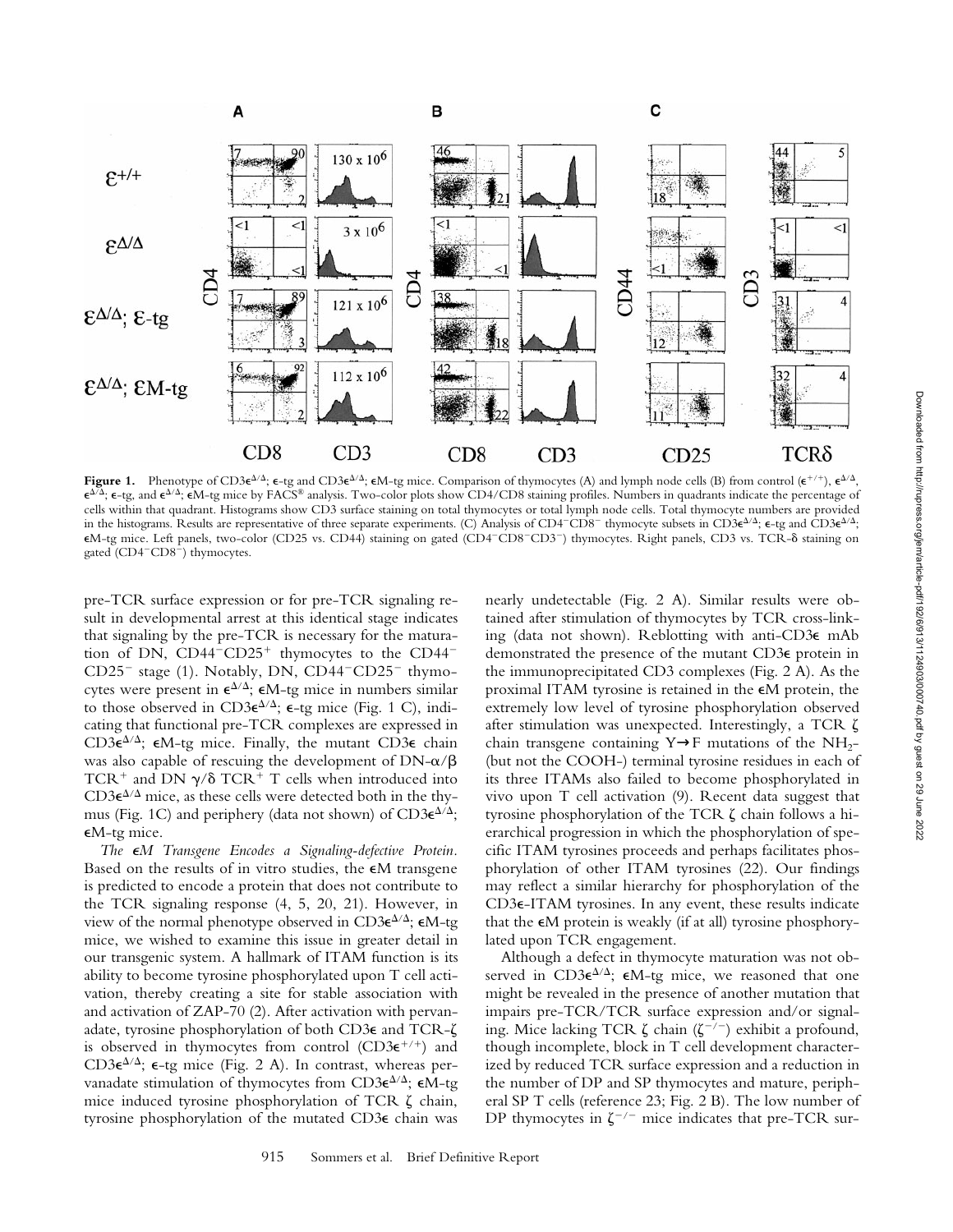



tion after stimulation of thymocytes with pervanadate. Thymocytes (108) from nontransgenic B6 mice (N.Thy), CD3 $\epsilon^{\Delta/\Delta}$ ;  $\epsilon$ -tg ( $\epsilon$ -tg), and CD3 $\epsilon^{\Delta/\Delta}$ ; eM-tg (eM-tg) mice were incubated for 5 min in medium lacking (2) or containing (1) pervanadate. Cell lysates were immunoprecipitated with anti-CD3e (mAb 145-2C11). Immunoprecipitated proteins were resolved by 12% SDS-PAGE, followed by antiphosphotyrosine (mAb 4G10) Western blotting (top blot). Blots were subsequently stripped and reprobed with anti-CD3e (mAb HMT3.1; bottom blot). (B) Genetic reconstitution of mice deficient for  $\zeta$  and CD3 $\epsilon$  ( $\zeta^{-/-} \times \epsilon^{\Delta/\Delta}$ ) with transgenes encoding WT or mutant CD3e proteins. Two-color plots show CD4/ CD8 staining profiles on total thymocytes or total lymph node cells. Numbers in quadrants indicate the percentage of cells within that quadrant. Histograms show CD3 surface staining on total thymocytes or total lymph node cells. Total thymocyte numbers are provided in the histograms. Results are shown for two independently generated eM-tg founder lines with similar transgene copy number.

**Figure 2.** (A) Analysis of CD3e and CD3eM protein tyrosine phosphoryla-

face expression and/or pre-TCR signaling is compromised in the absence of TCR  $\zeta$  chain. When mice rendered deficient for both CD3 $\epsilon$  and TCR- $\zeta$  ( $\epsilon^{\Delta/\Delta} \times \zeta^{-/-}$ ) were reconstituted with the WT CD3e transgene, a phenotype essentially indistinguishable from that of  $\zeta^{-/-}$  mice was observed (i.e., low numbers of DP and SP thymocytes and peripheral T cells), reflecting the ability of the transgenic CD3 $\epsilon$  protein to rescue the  $\epsilon^{\Delta/\Delta}$  but not the  $\zeta^{-/-}$  defect (Fig. 2 B). However, two independently generated eM transgenes expressing similar  $(\sim 1 \times)$  levels of  $\epsilon M$  protein were unable to effect a similar partial rescue of T cell development when introduced into  $\epsilon^{\Delta/\Delta} \times \zeta^{-/-}$  mice (Fig. 2 B).

In addition to demonstrating that the  $\epsilon M$  protein is signaling defective in vivo, these results reveal that a signaling threshold exists for the pre-TCR, below which this complex is incapable of inducing the formation of DP thymocytes. These findings are consistent with those of Ardouin et al. (24) demonstrating a gene dosage effect of CD3 $\epsilon$  for pre-TCR function in the absence of  $\zeta$  chain. As both pre-TCR surface expression and signaling are thought to be compromised in  $\zeta^{-7}$  mice, a more complete understanding of pre-TCR signaling requirements awaits the analysis of  $\epsilon^{\Delta/\Delta} \times \zeta^{-/-}$  mice reconstituted with signalingdeficient forms of both proteins.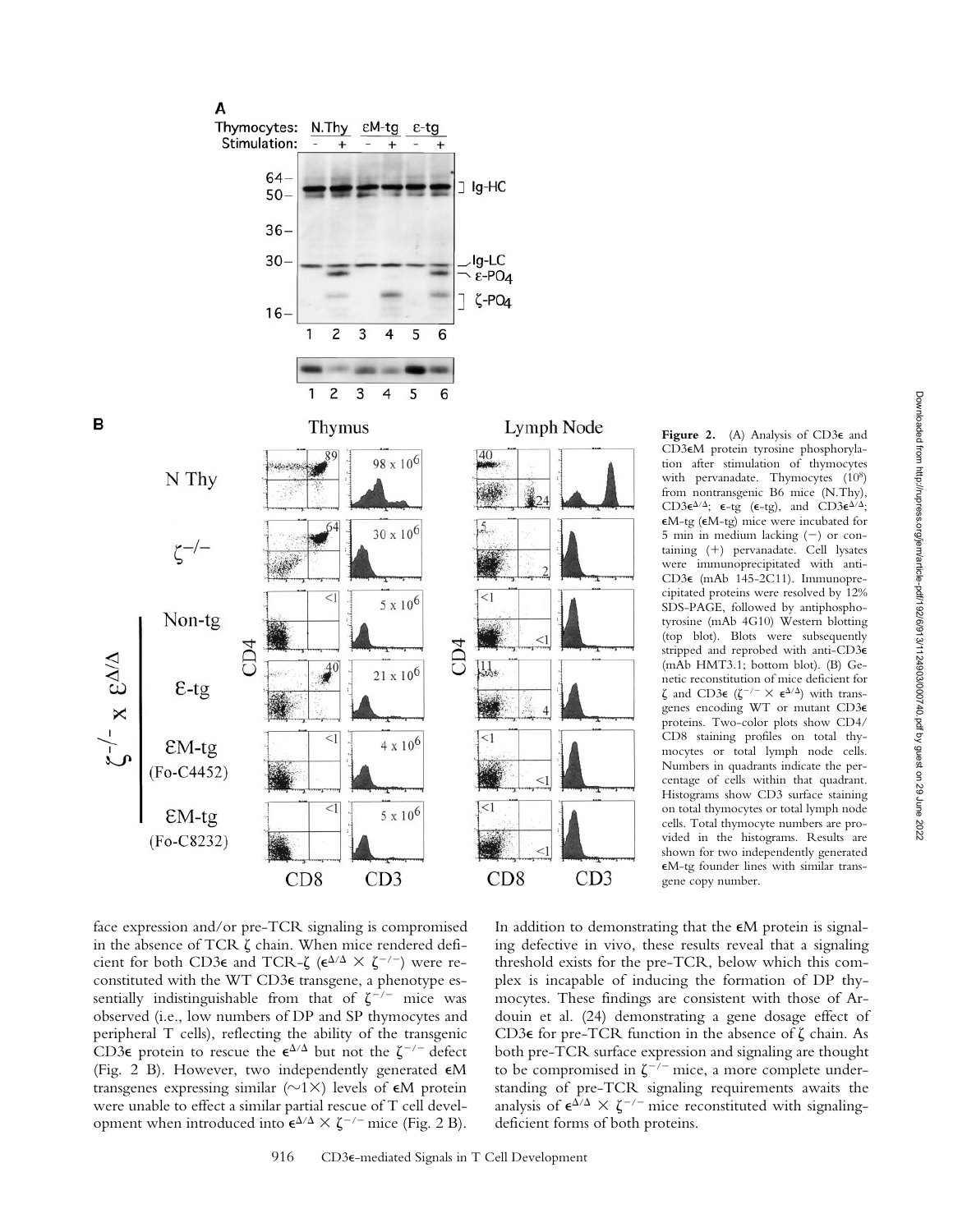*TCR Signaling Responses Are Intact or Mildly Impaired in*  $CD3\epsilon^{4/4}$ ;  $\epsilon M$ -tg Mice. To assess whether the TCR complexes expressed on thymocytes from  $CD3\varepsilon^{\Delta/\Delta}$ ;  $\varepsilon M$ -tg mice can transduce signals similar to those normally elicited by TCR cross-linking, we first examined if TCR engagement led to the activation of downstream signaling pathways. Several early events in the TCR activation cascade, such as the phosphorylation of  $\zeta$  chain (Fig. 2 A), ZAP-70, and LAT (linker for activation of T cells; data not shown), were unaffected in  $CD3\varepsilon^{\Delta/\Delta}$ ;  $\varepsilon M$ -tg mice. These results were not unexpected, as ZAP-70 is known to be activated following its association with phosphorylated  $\zeta$  chain ITAMs after TCR engagement, and  $\zeta$  chain expression is unaltered in CD3 $\epsilon^{\Delta/\Delta}$ ;  $\epsilon M$ -tg mice. Activation-induced calcium responses were also indistinguishable in thymocytes from CD3 $\epsilon^{\Delta/\Delta}$ ;  $\epsilon$ -tg and CD3 $\epsilon^{\Delta/\Delta}$ ;  $\epsilon$ M-tg mice (data not shown).

Mature T cell responses in  $CD3\varepsilon^{\Delta/\Delta}$ ;  $\varepsilon M$ -tg mice were examined by analyzing the ability of peripheral T cells to proliferate and produce IL-2 after cross-linking of the TCR and CD28. Although no significant differences were observed under conditions of maximal TCR stimulation, T cells from CD3 $\epsilon^{\Delta/\Delta}$ ;  $\epsilon$ M-tg mice exhibited impaired proliferative responses (Fig. 3 A) and cytokine responses (data not shown) when limiting concentrations of stimulating antibody were used (Fig. 3 A). Impaired proliferative responses were also observed when proliferation was assessed by CFSE staining (Fig. 3 B). Together, these results demonstrate that although CD3e-mediated signals are not specifically required for T cell maturation or mature T cell functional responses, they contribute quantitatively to TCR signaling.

*Thymocyte Selection and T Cell Survival in TCR-tg/*  $CD3\epsilon^{A/A}$ ;  $\epsilon M$ -tg Mice. To examine the role of CD3 $\epsilon$ signals in thymocyte selection, we bred the H-Y TCR transgene into the CD3 $\varepsilon^{\Delta/\Delta}$ ;  $\varepsilon$ -tg and CD3 $\varepsilon^{\Delta/\Delta}$ ;  $\varepsilon$ M-tg backgrounds. Positive selection of thymocytes in H-Y TCR $tg/H$ -2D<sup>b</sup> female mice results in the generation of CD8-SP thymocytes and T cells that express high levels of the H-Y clonotypic TCR (detected by mAb T3.70) (16). Positive selection of H-Y  $TCR^+$  thymocytes appeared uncompromised in H-Y TCR-tg/CD3 $\epsilon^{A/A}$ ;  $\epsilon M$ -tg mice when compared with H-Y TCR-tg/CD3 $\epsilon^{\Delta/\Delta}$ ;  $\epsilon$ -tg mice, as assessed by total thymocyte numbers and the number and percentage of CD8-SP/T3.70hi cells in the thymus (Fig. 4 A). However, examination of peripheral lymphoid organs revealed a striking paucity of CD8-SP/T3.70hi T cells in H-Y TCR-tg/CD3 $\epsilon^{\hat{\Delta}/\Delta}$ ;  $\epsilon M$ -tg mice (Fig. 4 A). Low numbers of CD8-SP/T3.70hi T cells were consistently observed in both the lymph nodes and spleens of H-Y TCR-tg/ CD3 $\epsilon^{\Delta/\Delta}$ ;  $\epsilon$ M-tg mice regardless of the age of the mice tested (range 4 wk to 6 mo). Although CD8-SP/T3.70hi T cell numbers were markedly reduced in H-Y TCR-tg/  $CD3\varepsilon^{\Delta/\Delta}$ ;  $\varepsilon$ M-tg mice,  $CD8-SP/T3.70$ <sup>-</sup> and CD4-SP T cell numbers were similar to or greater than those in H-Y TCR-tg/CD3 $\epsilon^{\Delta/\Delta}$ ;  $\epsilon$ -tg mice, indicating that the generation and/or survival of CD8-SP/T3.70hi peripheral T cells was selectively compromised in H-Y TCR-tg/CD3 $\epsilon^{\Delta/\Delta}$ ; eM-tg mice.

One possible explanation for the results obtained with H-Y TCR-tg/CD3 $\epsilon^{\Delta/\Delta}$ ;  $\epsilon$ M-tg mice is that T3.70<sup>hi</sup> CD8-SP thymocytes fail to complete the maturation process in the thymus. However, arguing against this, H-Y TCR-tg/ CD3 $\epsilon^{\Delta/\Delta}$ ;  $\epsilon$ -tg and H-Y TCR-tg/CD3 $\epsilon^{\Delta/\Delta}$ ;  $\epsilon$ M-tg mice



917 Sommers et al. Brief Definitive Report

**Figure 3.** (A) Functional responses of T cells from  $CD3\varepsilon^{\Delta/\Delta}$ ;  $\varepsilon$ -tg and  $CD3\varepsilon^{\Delta/\Delta}$ ;  $\varepsilon$ M-tg mice. CD4+CD8- T cells were purified from lymph nodes and cultured on plates precoated with anti-CD3e and varying amounts of anti-CD28 mAbs as indicated. After 40 h, cells were pulsed with [3H]thymidine and harvested.  $\blacksquare$ , CD3 $\epsilon^{\Delta/\Delta}$ ;  $\epsilon$ -tg.  $\Delta$ , CD3 $\varepsilon^{\Delta/\Delta}$ ;  $\varepsilon$ M-tg. Results shown are representative of those obtained in five of six experiments (in one experiment, the proliferative responses of T cells from  $CD3\varepsilon^{\Delta/\Delta}$ ;  $\varepsilon$ -tg and  $CD3\varepsilon^{\Delta/\Delta}$ ;  $\varepsilon M$ -tg mice were not significantly different). (B) Analysis of proliferative responses by CFSE labeling. Experimental conditions were identical to those described in A except that cells were labeled with CFSE before stimulation. Histograms show CFSE staining on live gated  $CD4^+$  cells. Results shown are representative of three individual experiments. (C) Proliferative responses of CD8-SP thymocytes from H-Y TCR-tg/CD3 $\epsilon^{\Delta/\Delta}$ ;  $\epsilon$ -tg and H-Y TCR-tg/CD3 $\epsilon^{\Delta/\Delta}$ ;  $\epsilon$ M-tg mice. CD4<sup>-</sup>CD8<sup>+</sup> thymocytes were purified and cultured on plates with APCs prepared from female mice  $+$  peptide antigen (Smcy; KCSRNRQYL). After 40 h, cells were pulsed with  $[3H]$ thymidine and harvested.  $\blacksquare$ , H-Y  $TCR-tg/CD3\varepsilon^{\Delta/\Delta}$ ;  $\varepsilon-tg$ . **A**, H-Y TCR-tg/  $CD3\varepsilon^{\Delta/\Delta}$ ;  $\varepsilon M$ -tg.  $\blacklozenge$ ,  $CD3\varepsilon^{+/+}$ .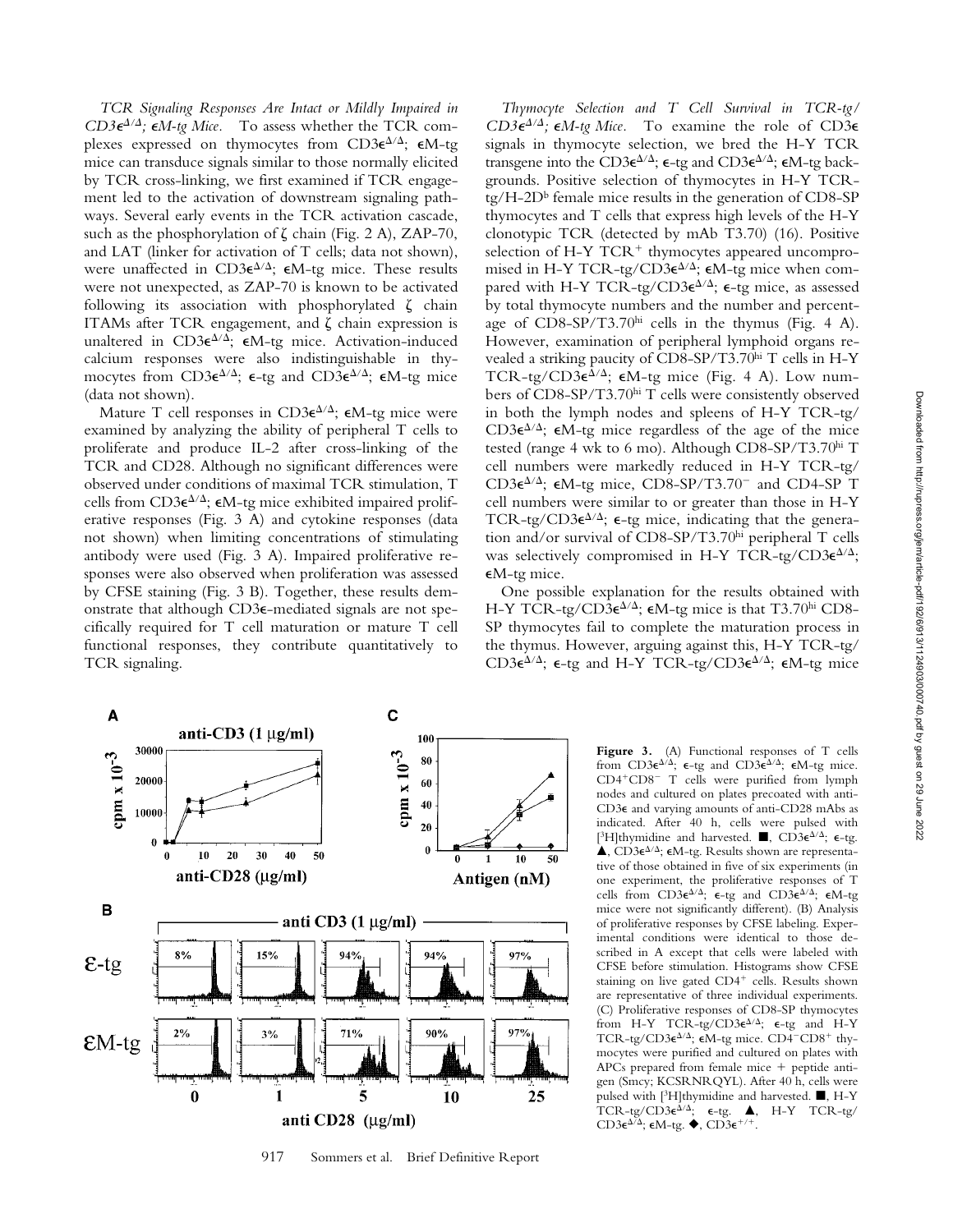

**Figure 4.** Positive selection of thymocytes from CD3 $\varepsilon^{\Delta/\Delta}$ ;  $\varepsilon$ -tg and  $CD3\varepsilon^{\Delta/\Delta}$ ;  $\varepsilon M$ -tg mice expressing H-Y– or P14-transgenic TCRs. (A) Comparison of thymocytes and lymph node T cells from H-Y TCR–transgenic/  $\mathsf{CD3}\varepsilon^{\Delta/\Delta};$   $\mathsf{\varepsilon}\mathsf{-tg}$  and H-Y TCRtransgenic/CD3 $\epsilon^{\Delta/\Delta}$ ;  $\epsilon$ M-tg females. Two-color plots show CD4/CD8 staining profiles on total or  $T3.70^{+}$  (gated) thymocytes and lymph node cells. Numbers in quadrants indicate the percentage of cells within that quadrant. Histograms show staining of total thymocytes or  $CD8<sup>+</sup>$  lymph node T cells with the H-Y clonotype–specific antibody, T3.70. (The percentage of T3.70hi cells and the gate used for the  $T3.70^+$  two-color plots is also shown.) Results are representative of four separate experiments. (B) Comparison of thymocytes and lymph node T cells from P14 TCR–transgenic/

CD3 $e^{\Delta/\Delta}$ ;  $\epsilon$ -tg and P14 TCR-transgenic/CD3 $\epsilon^{\Delta/\Delta}$ ;  $\epsilon$ M-tg mice. Two-color plots show CD4/CD8 staining profiles on total or V $\alpha$ 2<sup>+</sup> (gated) thymocytes and lymph node cells. Numbers in quadrants indicate the percentage of cells within that quadrant. Histograms show staining of total thymocytes or CD8<sup>+</sup> lymph node T cells with the P14 TCR  $\alpha$  chain–reactive mAb V $\alpha$ 2. (The percentage of V $\alpha$ 2<sup>hi</sup> cells and the gate used for the V $\alpha$ 2<sup>+</sup> two-color plots is also shown.) Results are representative of two separate experiments.

contained similar numbers of phenotypically (Fig. 4 and data not shown) and functionally (Fig. 3 C) mature T3.70hi CD8-SP thymocytes.

To determine if the effect of the  $\epsilon M$ -tg was specific to cells that express the H-Y TCR, we examined development and selection of thymocytes expressing a different MHC class I–restricted TCR, P14. Thymocytes that express the P14 TCR are also positively selected in the  $H$ -2D<sup>b</sup> background, leading to the generation of CD8-SP/V $\alpha$ 2hi thymocytes and peripheral T cells (17). Examination of thymocytes and peripheral (lymph node) T cells from P14 TCR-tg/CD3 $\epsilon^{\Delta/\Delta}$ ;  $\epsilon M$ -tg mice revealed a phenotype nearly identical to that of P14 TCR-tg/CD3 $\epsilon^{\Delta/\Delta}$ ;  $\epsilon$ -tg mice (i.e., mice of both genotypes contained similar numbers of CD8-SP/V $\alpha$ 2<sup>hi</sup> thymocytes and peripheral T cells) (Fig. 4 B). Thus, the generation and survival of CD8-SP T cells that express the P14 TCR did not appear to be compromised in  $CD3\varepsilon^{\Delta/\Delta}$ ;  $\varepsilon M$ -tg mice.

Although other explanations remain possible, these results are most consistent with the notion that CD3 $\epsilon$  signals are required for the survival of naive  $H-Y TCR^+$  but not P14  $TCR<sup>+</sup>$  T cells. Recent studies have shown that self-MHC is required for long-term survival of naive T cells (25, 26). However, to our knowledge, the data presented here are the first that directly implicate TCR signaling in T cell survival. Our results could reflect a unique requirement for CD3e-mediated signals in T survival; however, they are also consistent with the idea that CD3e contributes quantitatively to the TCR signaling response. A generalized defect in T cell survival was not observed in  $CD3\varepsilon^{\Delta/\Delta}$ ;  $\varepsilon M$ -tg mice but instead was seen only in the

H-Y TCR–transgenic background. Significantly, the selfligand that positively selects and presumably maintains the survival of peripheral H-Y  $TCR+T$  cells is thought to bind with especially low affinity to the TCR (27, 28). Thus, the survival of H-Y  $TCR^+$  CD8-SP T cells but not  $P14 TCR<sup>+</sup> CDS-SP T cells may critically depend upon$ the presence of the entire complement of TCR-ITAMs. Consistent with this idea, the generation of  $H-Y TCR^+$ CD8-SP T cells but not P14  $TCR<sup>+</sup>$  CD8-SP T cells by positive selection was found to be absolutely dependent upon TCR  $\zeta$  chain ITAMs (9, 10). Moreover, P14 TCR<sup>+</sup> CD8-SP T cells but not H-Y  $TCR<sup>+</sup>$  CD8-SP T cells are triggered to undergo homeostatic proliferation when transferred to H-2D<sup>b</sup> T cell-depleted hosts, again suggesting that H-Y  $TCR<sup>+</sup> CD8-SP T$  cells bind with lower affinity to self-ligands (28, 29). Another possibility that cannot presently be ruled out is that the mutant CD3e chain expressed in  $CD3\varepsilon^{\Delta/\Delta}$ ;  $\varepsilon M$ -tg mice is not inert but instead inhibits TCR signaling. An inhibitory role for  $\zeta$  chains that contain partially (mono)phosphorylated ITAMs has been postulated based on data from in vitro studies (30). However, an inhibitory effect was not observed when a  $\zeta$ chain containing mutated ITAMs capable of becoming mono- but not diphosphorylated was expressed in transgenic mice (9). Additional experiments will be required to determine the precise function of TCR signaling in general and CD3e signals in particular in regulating T cell survival.

We thank Dr. Ronald Germain for critical reading of the manuscript and Victoria Saunders for technical assistance.